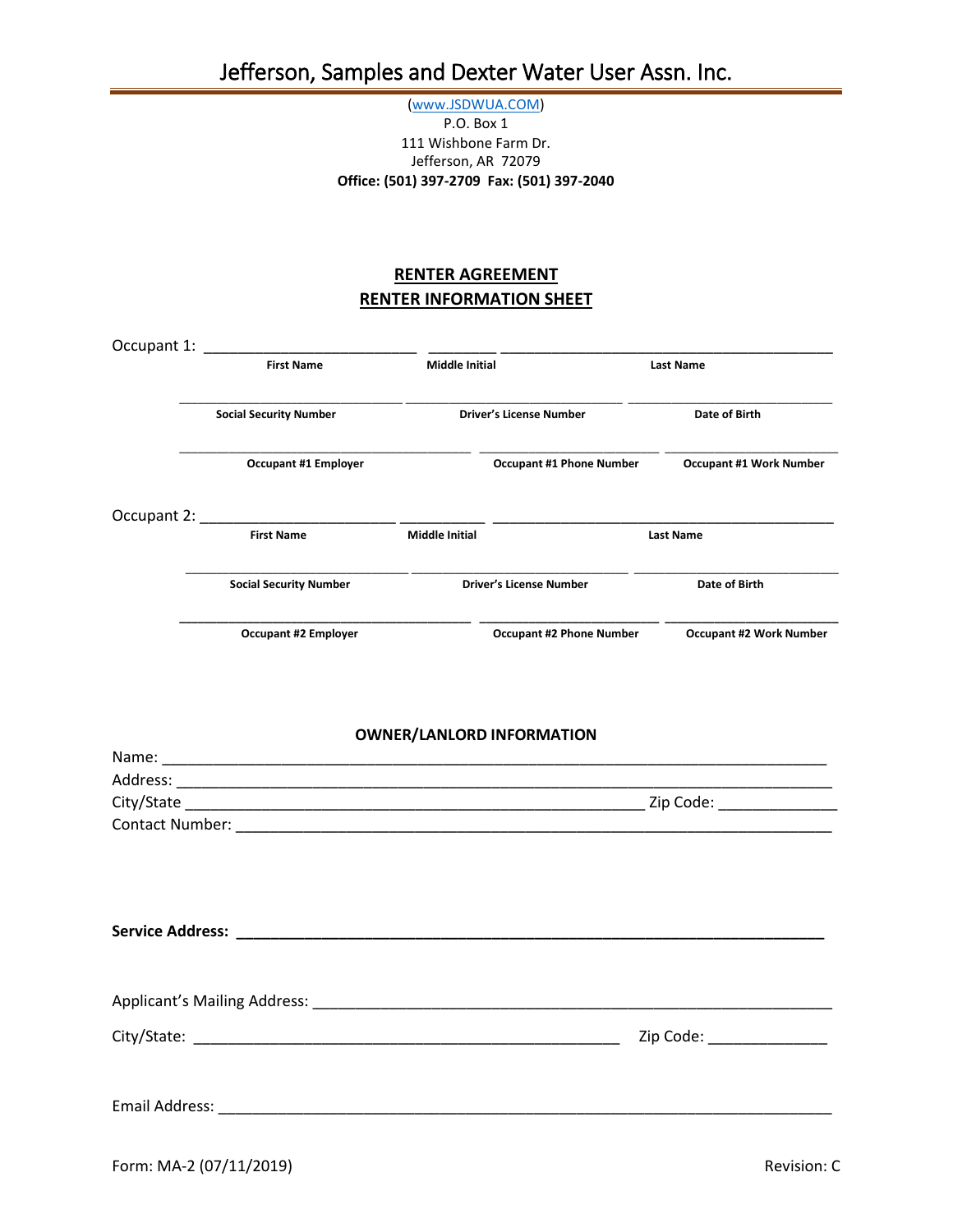## [\(www.JSDWUA.COM\)](http://www.jsdwua.com/) P.O. Box 1 111 Wishbone Farm Dr. Jefferson, AR 72079 **Office: (501) 397-2709 Fax: (501) 397-2040**

## **LIST THE PAST (2) ADDRESSES:**

Address:

City/State/Zip Code: \_\_\_\_\_\_\_\_\_\_\_\_\_\_\_\_\_\_\_\_\_\_\_\_\_\_\_\_\_\_\_\_\_\_\_\_\_\_\_\_\_\_\_\_\_\_\_\_\_\_\_\_\_\_\_\_\_\_\_\_\_\_\_\_\_\_\_

Address: \_\_\_\_\_\_\_\_\_\_\_\_\_\_\_\_\_\_\_\_\_\_\_\_\_\_\_\_\_\_\_\_\_\_\_\_\_\_\_\_\_\_\_\_\_\_\_\_\_\_\_\_\_\_\_\_\_\_\_\_\_\_\_\_\_\_\_\_\_\_\_\_\_\_\_\_\_

City/State/Zip Code: \_\_\_\_\_\_\_\_\_\_\_\_\_\_\_\_\_\_\_\_\_\_\_\_\_\_\_\_\_\_\_\_\_\_\_\_\_\_\_\_\_\_\_\_\_\_\_\_\_\_\_\_\_\_\_\_\_\_\_\_\_\_\_\_\_\_\_

#### **BILLING INFORMATION:**

All Renter accounts on Jefferson, Samples and Dexter Water Association are on a (30) day billing cycle. The full amount of the bill is due upon receipt of the bill. The due date on all bills from JSDWUA is the 16<sup>th</sup> of each month. The account is considered delinquent on the  $17<sup>th</sup>$  of each month incurring a 10% penalty of the total bill applied to their account. If payment is not received by the due date additional fees may be incurred. Service is subject to immediate disconnect for nonpayment. Accounts that are disconnected for nonpayment will incur a \$50.00 reconnection fee applied to their account before service is restored. The account holder must *pay the bill in full*, including applied late fees and reconnection fees prior to reconnection.

Fees subject to change without notice.

## **This payment can only be made in CASH, MONEY ORDER or DEBIT CARD IN PERSON.**

#### **RECONNECTIONS:**

## **Monday-Friday 8:00 am – 2:00 pm (Holidays Excluded)**

If there is no one available to return your service on the same day as payment is received, service will be restored on the next business day.

#### **PAYMENT LOCATIONS:**

Jefferson, Samples and Dexter Water Office/ Night Drop Box General Mail through the United States Postal Service 24/7 Online Debit/Credit Card Payments Pay by Phone Debit/Credit Card

#### **BAD-CHECK SERVICE CHARGE:**

In the event a check is dishonored and returned unpaid for any reason to JSDWUA, the Party agrees to pay a returned check charge of \$30.00 AND accept whatever consequences there might be in making a late payment. If for any reason a check is returned or dishonored, payment accepted will on be made with *CASH, MONEY ORDER* or *their DEBIT CARD* in person to rectify the account.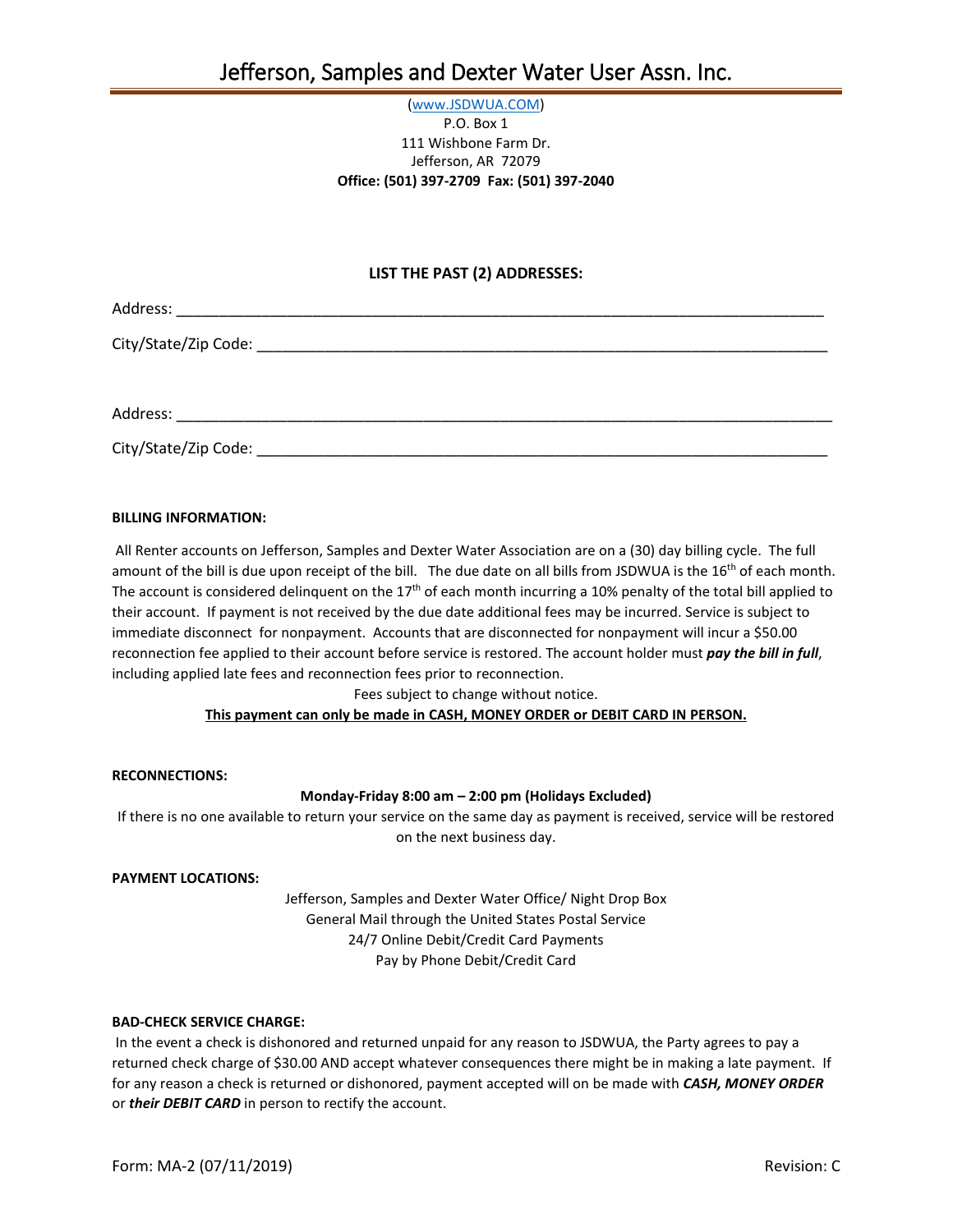## [\(www.JSDWUA.COM\)](http://www.jsdwua.com/) P.O. Box 1 111 Wishbone Farm Dr. Jefferson, AR 72079 **Office: (501) 397-2709 Fax: (501) 397-2040**

## **COLLECTION DISCLOSURE:**

If the account goes over sixty (60) days and is turned over to a collection agency for collection, there will be an additional forty percent (40%) charge to the account to cover collection fees.

## **FULL DISCLOSURE:**

Signing this Contract hereby state that all questions about this Agreement have been answered and all parties fully understand all the provisions of the agreement and the obligations and responsibilities of each party, as spelled out herein. They further state that they agree to fulfill their obligations in every respect or suffer the full legal and financial consequences of their actions or lack of action in violation of this agreement. Any falsification of information may result in automatic termination of water service. Failure to disclose all adult occupants and completion of information may result in termination of service.

## **FINAL/CLOSED ACCOUNT AND RETURN OF SECURITY DEPOSIT:**

After an account has been closed by either customer request or policy of the Utility, all funds, including security deposit, refunds, over payment and overcharge credits will be used against amounts owed to the Utility on the closed account first. Remaining funds will then be used against any amounts owed to the Utility on any other accounts the customer may have with the Utility.

After accounts have been cleared and closed, a check for the remaining money will be issued to the customer for any net credit or collection procedures utilized by the Utility will be instituted for any net debit balance (this may include submission to a third party and credit bureaus).

If the funds are less than \$5.00 positive or negative, the customer and the Utility will waive the right to issue refunds and/or per sue collection activity.